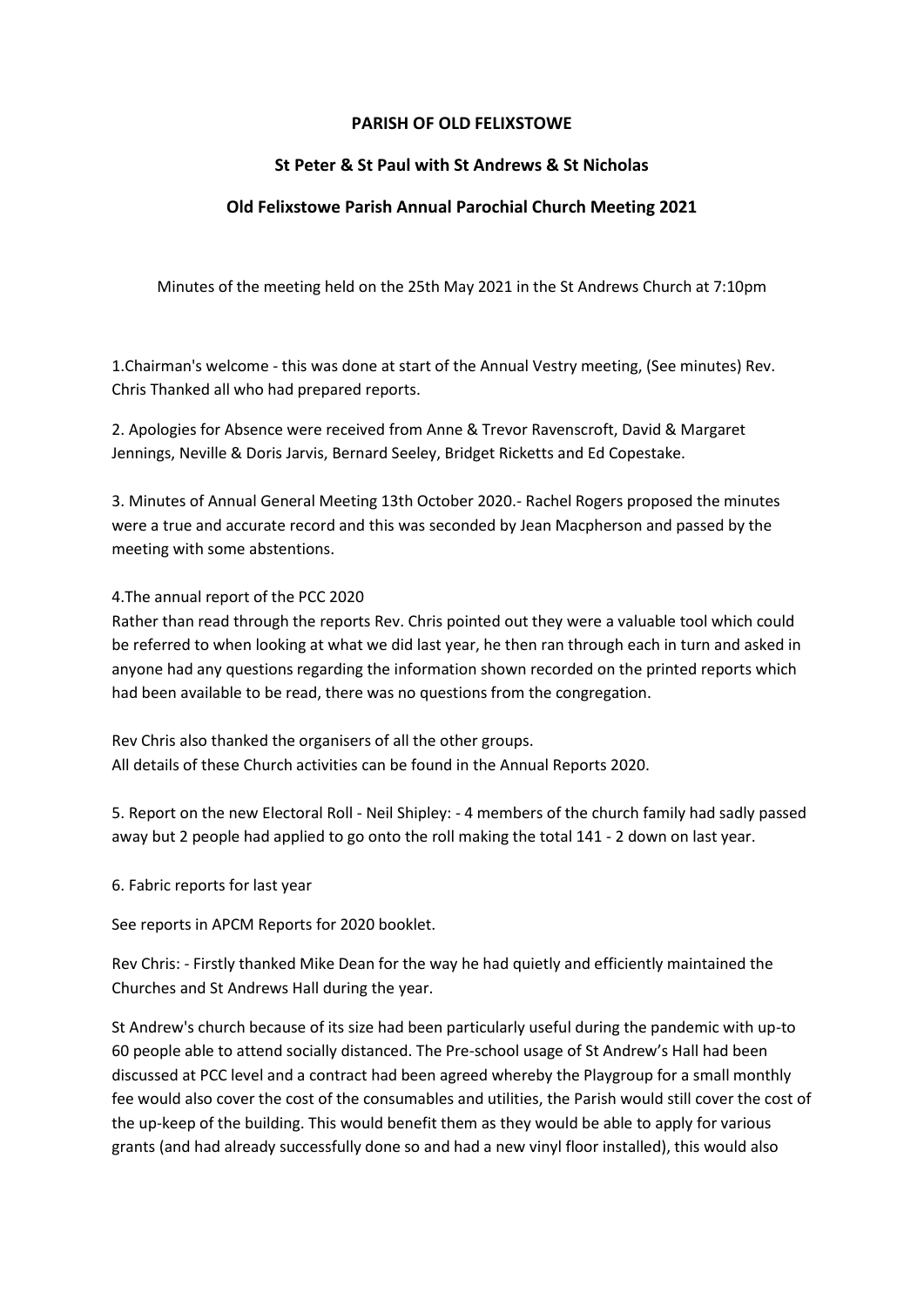benefit the Parish, the hall had been running at a loss for some time and now the costs would be more predictable and hopefully not run at a loss going forward.

Vivian Peters: - So the Parish would not have use of the Hall?

Rev. Chris: - Confirmed this is what had been agreed in the contract.

Rev Chris: - St Peters and St. Pauls was as per the APCM reports booklet 2020.

Rev. Chris re-iterated his big thanks to all who had worked behind the scenes up-keeping the buildings, grounds and garden of remembrance.

#### 7. Financial Report

Rev. Chris thanked Alan Peats for stepping in at very short notice and along with Judy Jones with the help of Mark Davies from Trimley Churches for the work they had all done.

The accounts were now being kept online using an online accounting programme,

Alan wanted our thanks to the Auditors to be recorded, because we had received a large legacy and had to have the accounts processed accordingly, without their prior knowledge of our accounts we would have really struggled.

A big thank-you to Peggy Seeley who had been completing the necessary paperwork and depositing the collection donations into the bank.

A thank-you to all the members of the finance team.

Due to the awful year and the sudden loss of our long-term treasurer getting to this point had been a real struggle and the budget although available on-line was not put before the meeting. Rev Chris. apologised for this not being available.

Thank-you to all the congregation who had given generously, many by standing order which had seen us through this trying time.

Rev. Chris pre-posed we use the same auditor Ensors who had been so helpful this year and this was agreed unanimously.

The meeting confirmed that the accounts had been received and were advised all details were available on the Charities Web-site.

8. Election of PCC & Deanery Synod members.

Rev. Chris: - No applications to join the PCC had been received, there were 3 vacancies for PCC members available if anyone wished to be part of this important part of God's mission. It was proposed by Edith Banks and seconded by Judy Jones that Jean Macpherson should be elected as our representative for the Deanery Synod and this was passed unanimously.

9. Election of Sidespeople (Welcome Teams)

A change in legislation meant this task would be undertaken by the PCC.

10. Any other matter of Parochial or General Church Interest.

Margaret Macfadyen asked, If we had no use of St. Andrews hall where would the Sunday school meet if required? Rev Chris advised we would address this if and when required pointing out we still had available facilities at St. Peter and St. Paul with the Community centre, the link and the room above the Church. There were no other questions from the congregation.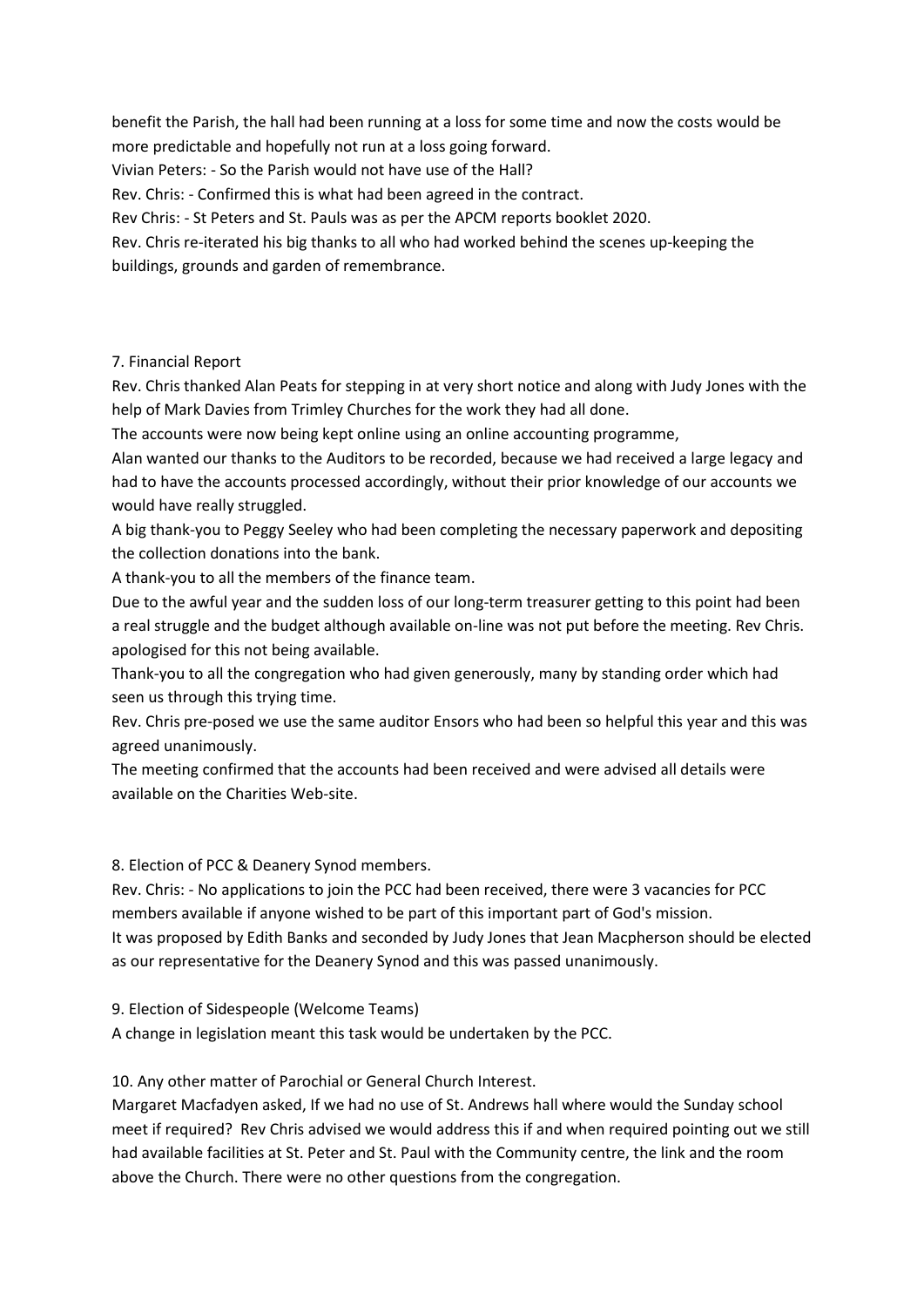Rev Chris: -

Firstly, a big thank-you to all who had attended this evening, APCMs are a chance to look back – to report on the previous year – to look at the mission and activity of the parish throughout the previous 12 months. And what 12 months it has been – a year unlike any of us remember, the challenges have been unprecedented and at times unrelenting – we have had to respond and pivot – one of the words of the year – as the situation and circumstances changed rapidly. It has been a year of loss and we are all grieving for people and situations we have missed. We have learnt how to live stream, zoom and broadcast on the radio. In the parish report you can read about how we have responded to the challenge.

It is a year none of us would want to repeat. I hope and pray we are moving towards better times.

The APCM is also an opportunity to look forward – to attempt to encourage us to move forward into what God is calling us to.

Over the course of the year there has been a lot of change and perhaps each of us at times admit that we long for things to go back to where they were before. But the world has changed and I don't think it would be right or possible for us to try to return to exactly as we were before. Research into crises has shown that after things settle down 80% of things stay the same whereas 20% change. Part of the role of those in leadership is to discern what the 80% and 20% are.

When I arrived in the parish just over 3 years ago one of the things that attracted me to the profile was a desire to reach out to new people. To see the church, reach out and allow people to know the outrageous grace and love of God. In order to do this Bishop Martin made clear there would have to be change. Now I know that change is challenging and change for change's sake is neither helpful or beneficial. But if we are to want to be more effective in declaring God's love there are things we need to change.

We have worked hard to engage with our community – partnering with Basic life for the Pop-Up Shop – started after school "come and" – built relationships with schools delivering assemblies and lessons -developed a website and increased our engagement on social media.

Over the last year we have developed our vision statement as a Parish that will help us to discern what the next steps should be.

In Old Felixstowe Parish we seek to: live, show and tell the love of God, becoming like Christ and drawing others to Him.

In order to help us fulfil that calling there are some alterations planned to how we organise worship to help us reach more people. This means that there may well be compromises in what we have always had – but as the PCC have prayerfully discerned how we feel God is leading us we have been aware that our core purpose is to show God's love to all.